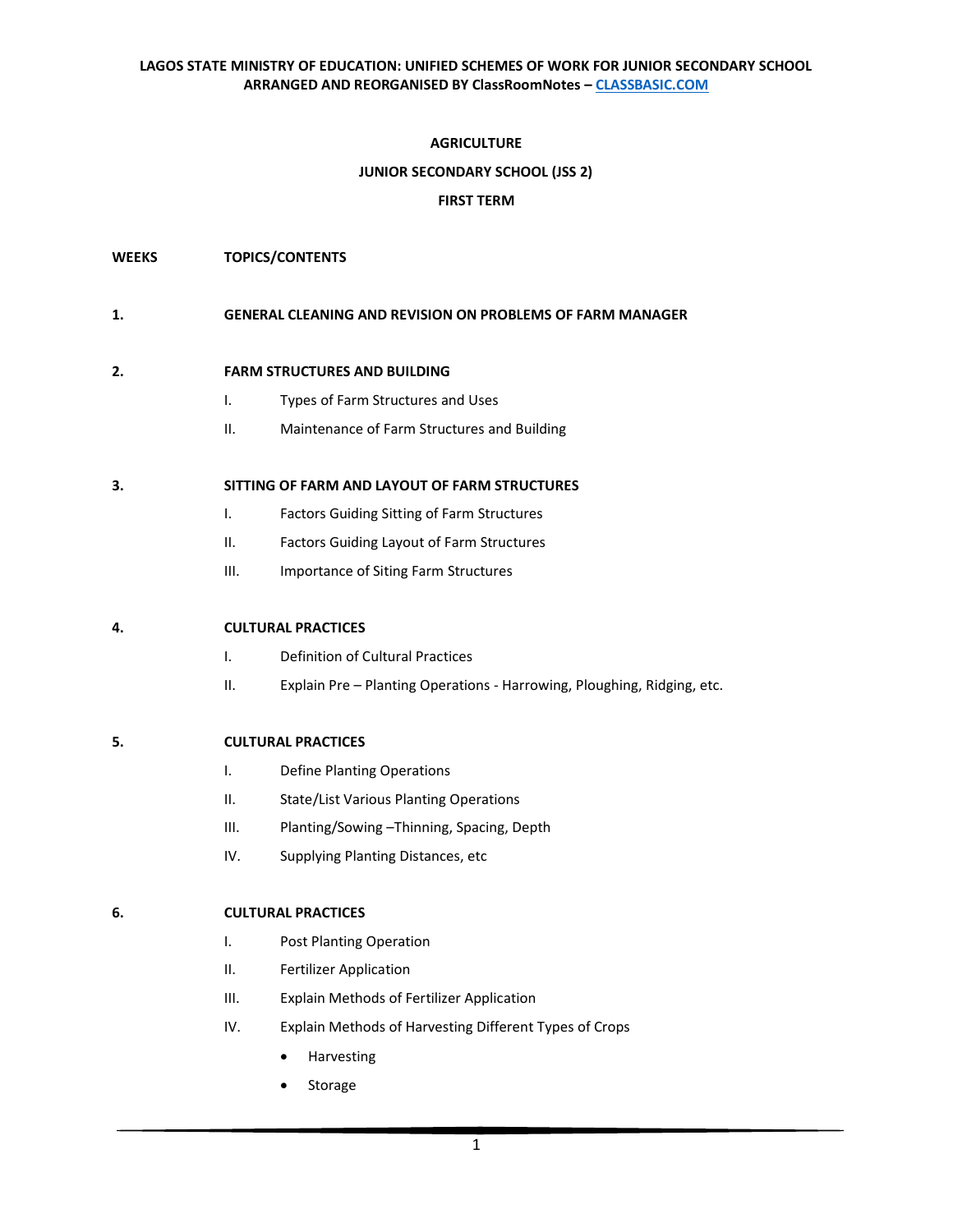• Processing

# **7. AGRICULTURAL PRACTICES**

- I. Definition of terms Farming Systems Mixed Farming, etc.
- II. Cropping Systems Mono Cropping, Sole Cropping, Mixed Cropping, etc.
- III. State Advantages and Disadvantages of Each System.

# **8. AGRICULTURAL PRACTICES**

State Advantages and Disadvantages of each of the Systems

# **9. FIELD WORK**

- I. Students are to practice all they have been taught on the field
- II. Practice all the farm practice Planting, Pre planting and Post Planting Operations

# **10. REVISION**

## **11. – 12. EXAMINATION**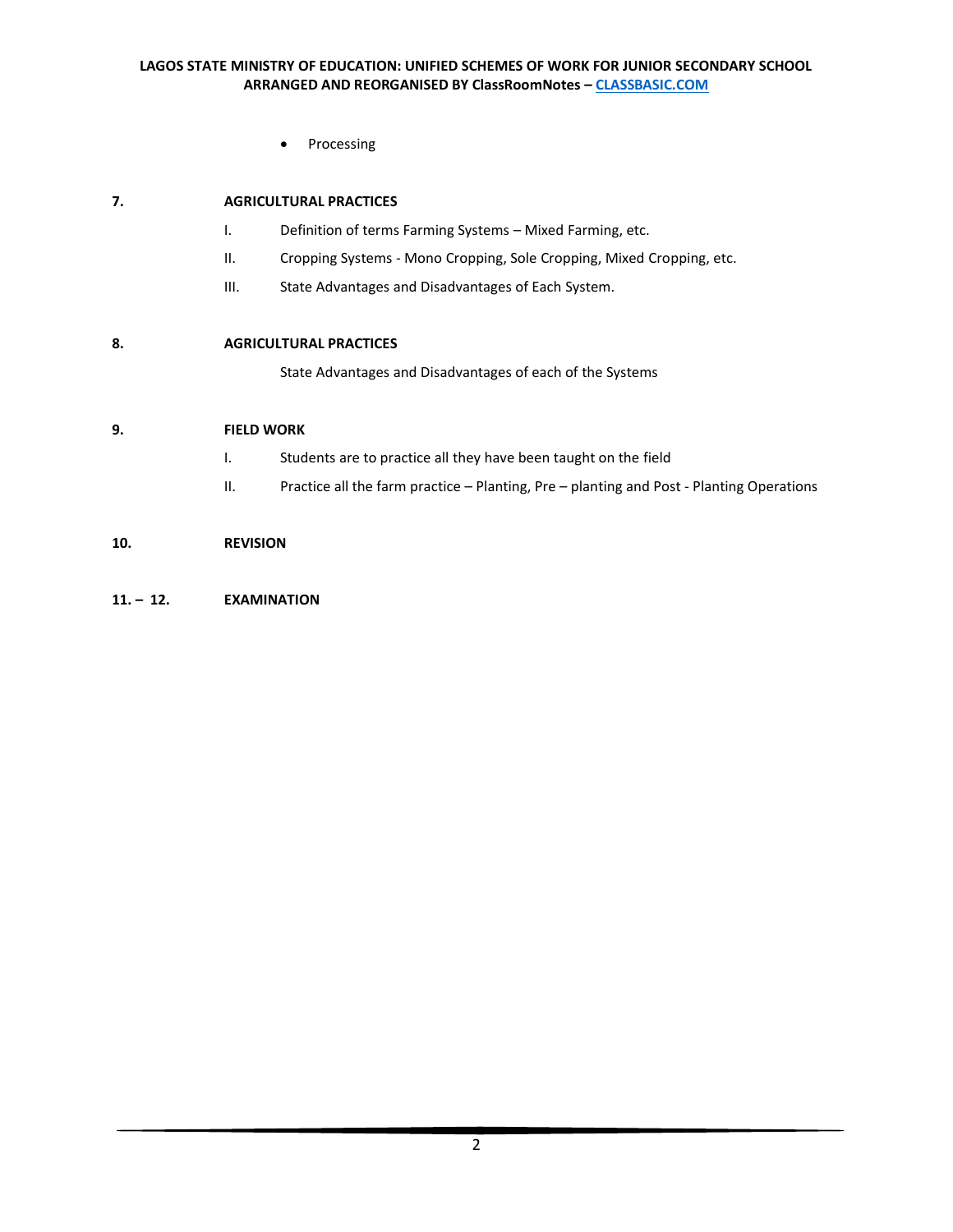## **AGRICULTURE**

## **JUNIOR SECONDARY SCHOOL (JSS 2)**

## **FIRST TERM**

### **WEEKS TOPICS/CONTENTS**

#### **1. GENERAL CLEANING AND REVISION ON TYPES OF FARM STRUCTURES AND BUILDINGS**

#### **2. ANIMALS FEED AND FEEDING**

- I. Meaning of Feed
- II. Types of Feed Energy, Protein, etc.
- III. Mention Feeding Tools

## **3. CLASSIFICATION OF LIVESTOCK**

- I. Feeds Protein, Energy, etc
- II. Identify Feed Nutrients

## **4. FACTORS TO CONSIDER BEFORE DECIDING ANIMAL FEEDS**

- I. Age
- II. Physiological Status
- III. Purpose of Rearing

# **5. ANIMAL PESTS AND DISEASE CONTROL**

- I. Define Diseases
- II. Causes of Diseases in Farm Animal

#### **6. FARM ANIMAL DISEASES AND CONTROL**

- I. Bacteria Mastitis, etc. Fungal, Ringworm, Viral Foot and Mouth Disease, Protozoan Coccidiosis, Trypano – Somaisis - Worms
- II. State Mode of Transmission of Animal Diseases
- III. Identify Symptoms of Farm Animals Diseases
- IV. State the Effects of Diseases on the Farm Animals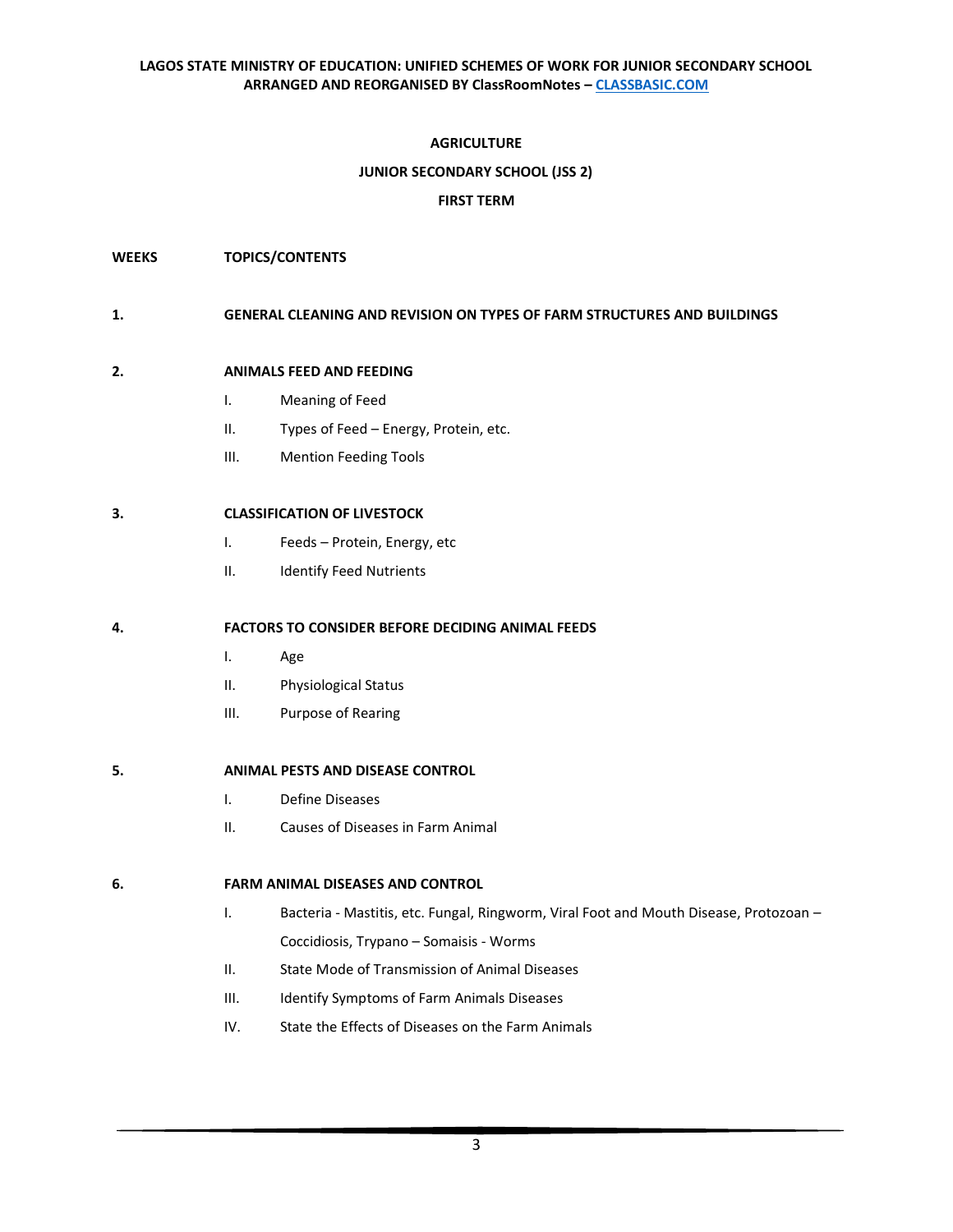# **7. FARM ANIMAL DISEASES**

- I. Bacterial and Fungal Diseases
- II. Modes of Transmission
- III. Methods of Control Symptoms

## **8. FARM ANIMAL DISEASES**

- I. Viral and Protozoan
- II. Examples of Animal Infected Mode of Transmission
- III. Symptoms and Effects Control Measures

# **9. FARM ANIMAL DISEASES**

I. Worms and Bloat

II. Identify types of worms

III. Identify Types of Animals affected by these diseases

## **10. REVISION**

# **11. | 12. EXAMINATIONS**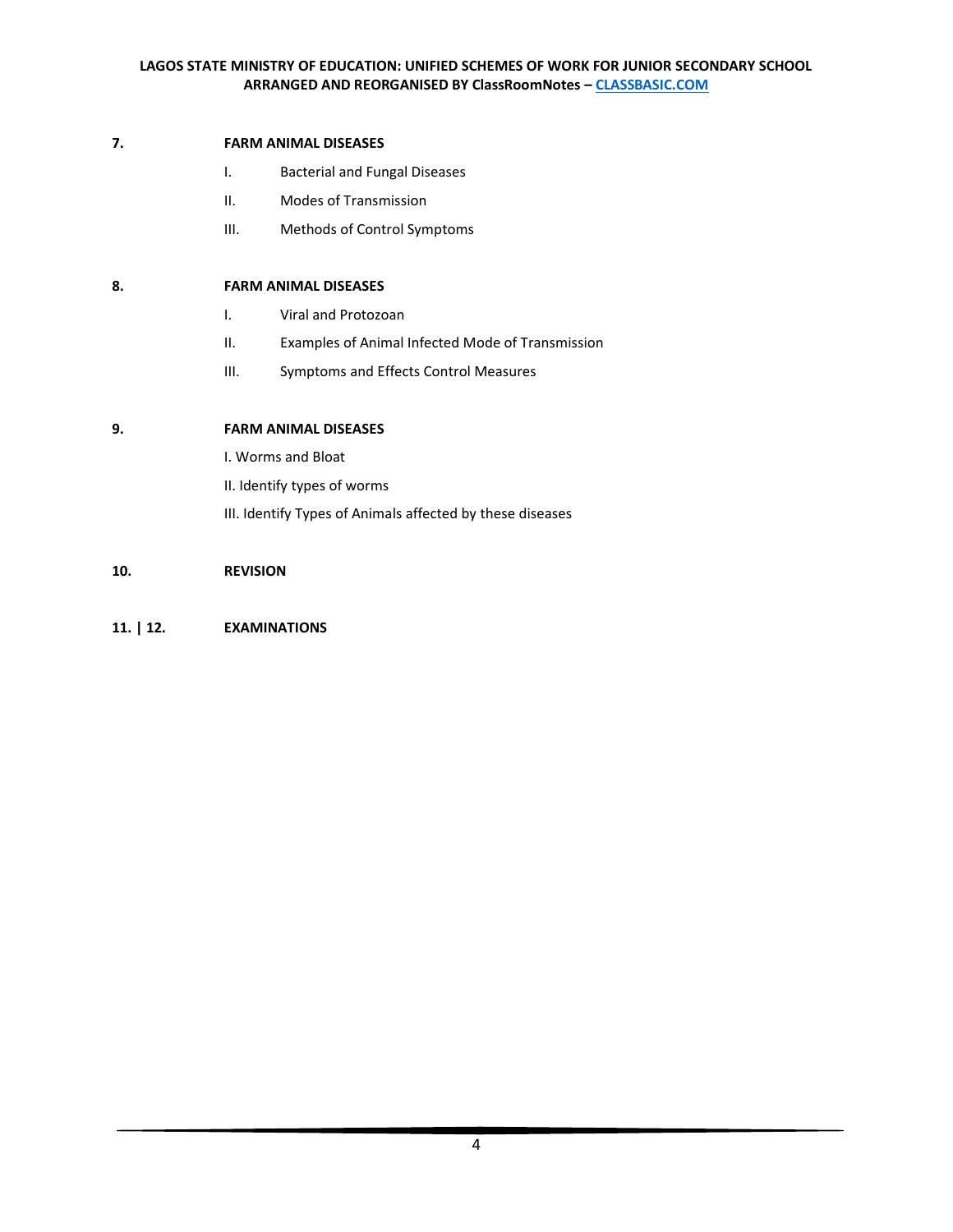# **AGRICULTURE**

## **JUNIOR SECONDARY SCHOOL (JSS 2)**

## **THIRD TERM**

## **WEEKS TOPICS/CONTENTS**

### **1. REVISION AND GENERAL CLEANING**

- I. Disease Control
- II. Methods of Disease Control

## **2. FISHERY**

- I. Definition of Fishery
- II. Importance of Fishery Food, Protein, Income, Medicine, etc.

## **3. CLASSIFICATION OF FISH**

- I. Based on habitat fresh Water Fish, Marine Water Fish
- II. Based on morphology Bony and Boneless fish / Cartilaginous fish

## **4. ESTABLISHMENT OF FISH POND**

- I. Factors to be considered before siting Fish Pond
- II. Methods of Fishing

## **5. ESTABLISHMENT OF FISH POND**

- I. Field Trip/Excursion to a nearby Fishery
- II. Explain how to establish a Fish Pond
- III. Identify Types of Fish Food

## **6. FOREST AND FOREST USES**

- I. Define Forest
- II. Types of Forest Mangrove (Swampy), Rain Forest (Many Tree) and Derive forest (few trees)
- III. State the Characteristic of Forest

## **7. FOREST RESOURCES AND THEIR USES**

I. Trees, Wild Life (Animal) and Fruits